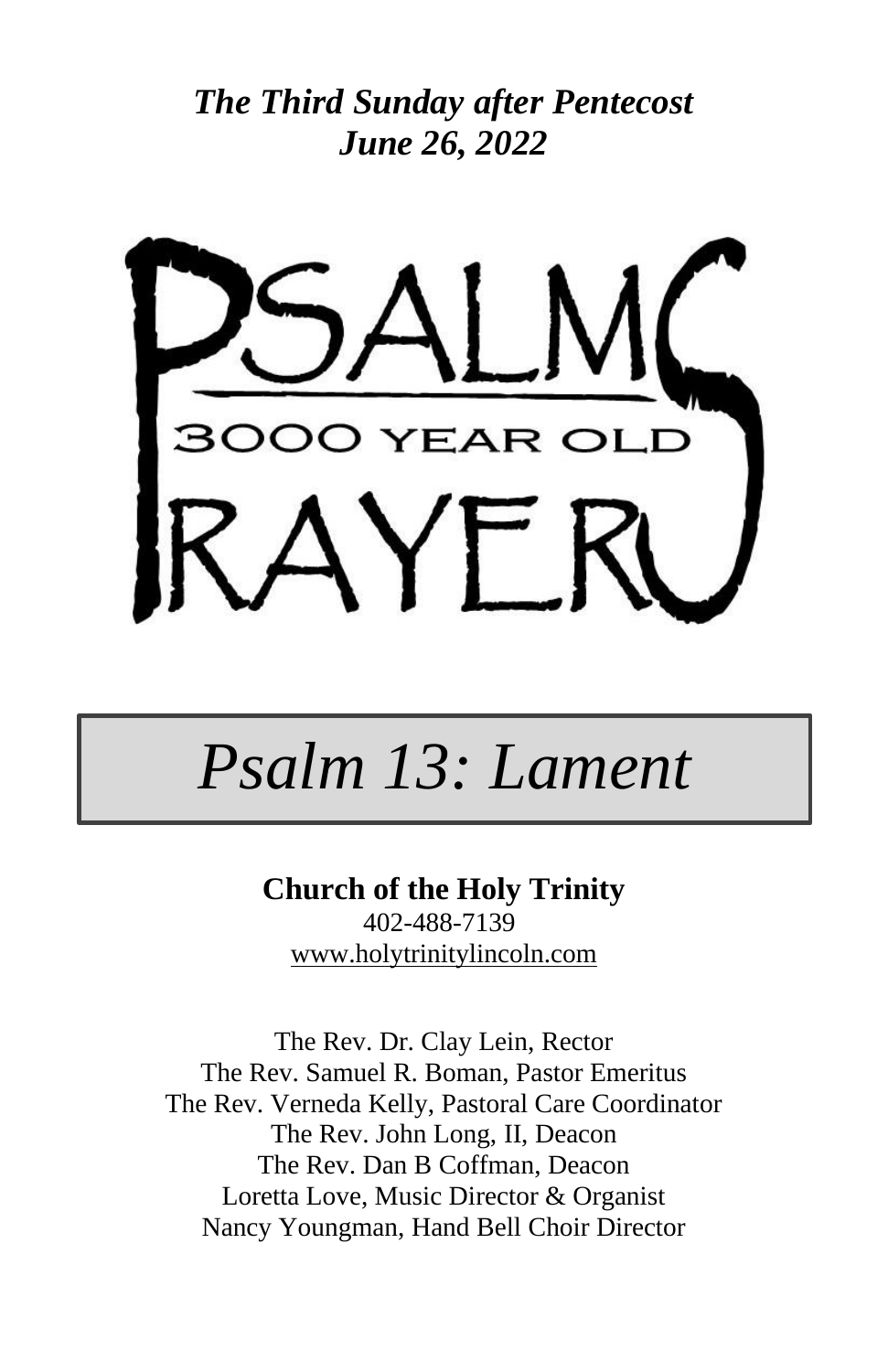### *Welcome to all worshippers today.*

*No matter where you come from or what you're going through No matter what you believe or what you doubt No matter what you feel or just don't feel today No matter whom you love You are welcome into this space to be met by a God Who knows you by name, who knows your heart, Who knows your mind, and Who wants to have a relationship with you.*

#### **Staffed Nursery for our Smallest Guests @ 10:30**

We are excited to offer a fully staffed Nursery for our smallest guests at the 10:30 am service. Feel free to entrust your children up to age 4 to our nursery staff. Then pick them up after the service.

## **Liturgy of the Word**

#### **Welcome**

#### **Prelude**

#### **Processional Hymn** *"Jesus, Lover of my Soul"* **Hymn 699**

*Sunday School Chapel: At the 10:30 service we invite children through 5th grade to follow the cross out to the children's chapel room after the processional. They will rejoin us at the announcement time for communion.*

*Celebrant* Blessed be God: Father, Son, and Holy Spirit. *People And blessed be his kingdom, now and forever. Amen.*

Almighty God, to you all hearts are open, all desires known, and from you no secrets are hid: Cleanse the thoughts of our hearts by the inspiration of your Holy Spirit, that we may perfectly love you, and worthily magnify your holy Name; through Christ our Lord. *Amen*.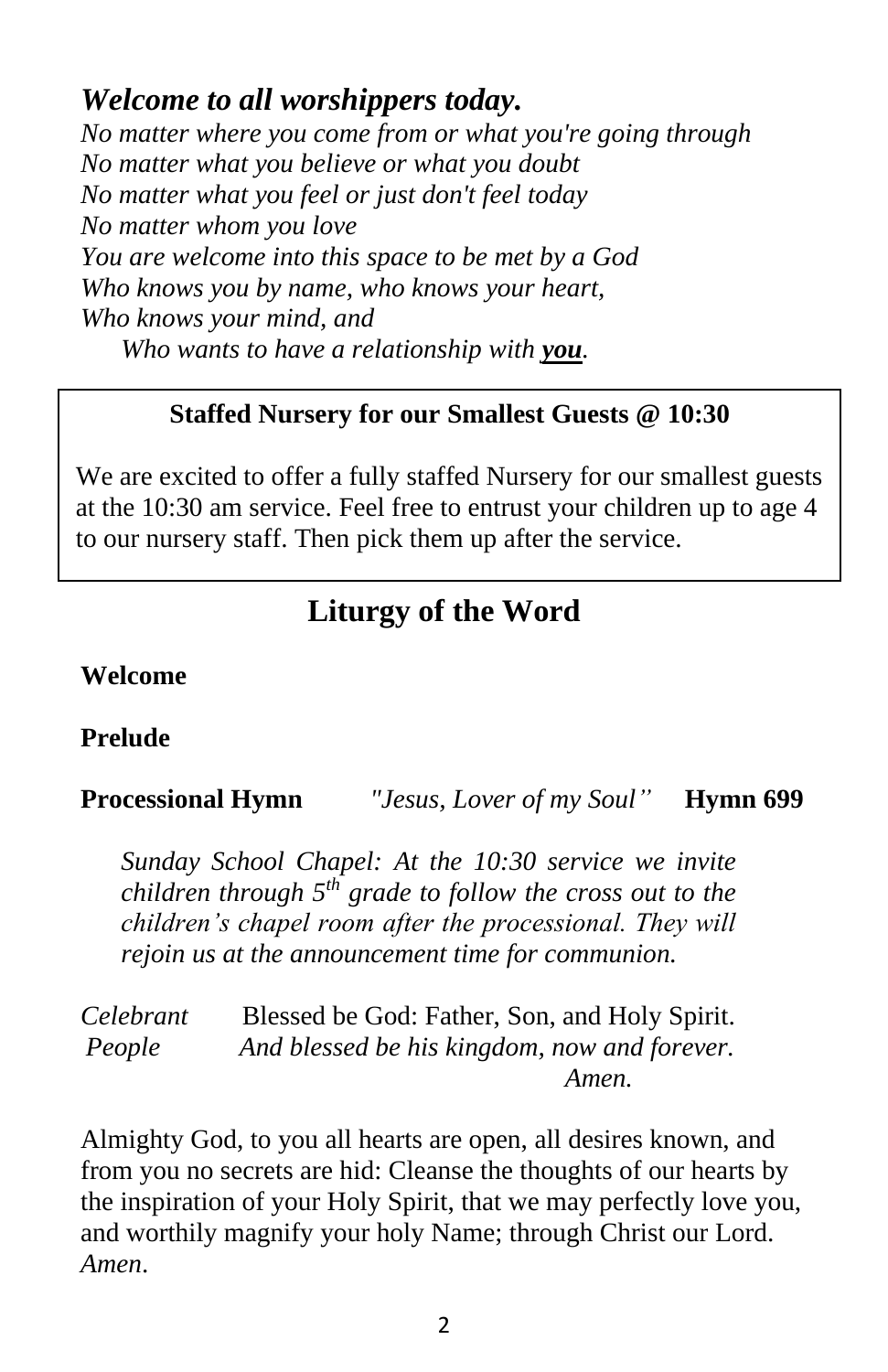#### **Collect of the Day**

| Celebrant | The Lord be with you. |
|-----------|-----------------------|
| People    | And also with you.    |
| Celebrant | Let us pray.          |

Almighty God, you have built your Church upon the foundation of the apostles and prophets, Jesus Christ himself being the chief cornerstone: Grant us so to be joined together in unity of spirit by their teaching, that we may be made a holy temple acceptable to you; through Jesus Christ our Lord, who lives and reigns with you and the Holy Spirit, one God, for ever and ever. *Amen*.

#### **A Reading from the Second book of Kings. 2 Kings 2:1-2, 6-14**

<sup>1</sup>Now when the LORD was about to take Elijah up to heaven by a whirlwind, Elijah and Elisha were on their way from Gilgal. <sup>2</sup>Elijah said to Elisha, "Stay here; for the LORD has sent me as far as Bethel." But Elisha said, "As the LORD lives, and as you yourself live, I will not leave you." So they went down to Bethel. <sup>6</sup>Then Elijah said to him, "Stay here; for the LORD has sent me to the Jordan." But he said, "As the LORD lives, and as you yourself live, I will not leave you." So the two of them went on. <sup>7</sup>Fifty men of the company of prophets also went, and stood at some distance from them, as they both were standing by the Jordan. <sup>8</sup>Then Elijah took his mantle and rolled it up, and struck the water; the water was parted to the one side and to the other, until the two of them crossed on dry ground.

<sup>9</sup>When they had crossed, Elijah said to Elisha, "Tell me what I may do for you, before I am taken from you." Elisha said, "Please let me inherit a double share of your spirit." <sup>10</sup>He responded, "You have asked a hard thing; yet, if you see me as I am being taken from you, it will be granted you; if not, it will not."  $^{11}$ As they continued walking and talking, a chariot of fire and horses of fire separated the two of them, and Elijah ascended in a whirlwind into heaven. <sup>12</sup>Elisha kept watching and crying out, "Father, father! The chariots of Israel and its horsemen!" But when he could no longer see him, he grasped his own clothes and tore them in two pieces.  $13$ He picked up the mantle of Elijah that had fallen from him, and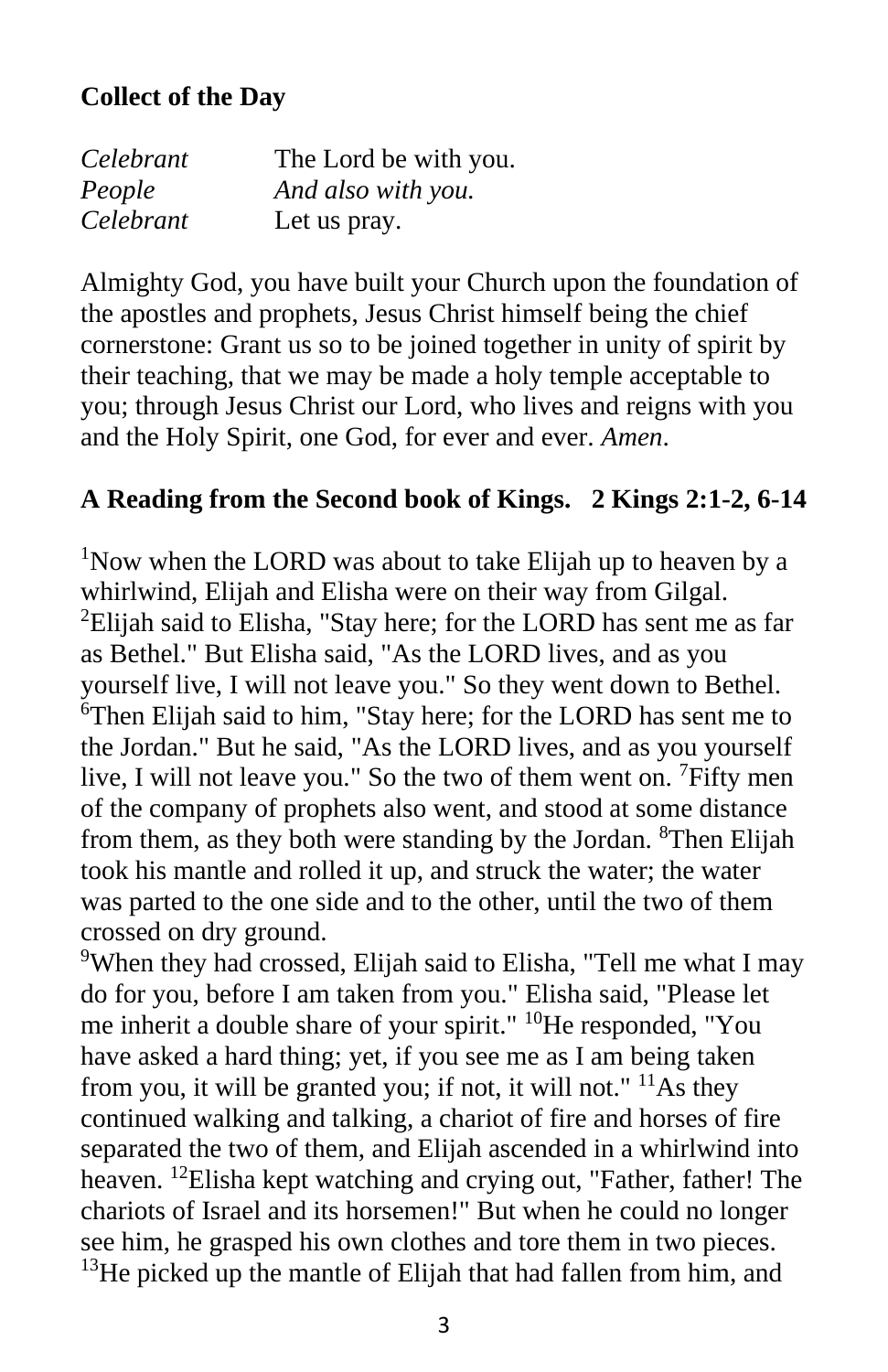went back and stood on the bank of the Jordan. <sup>14</sup>He took the mantle of Elijah that had fallen from him, and struck the water, saying, "Where is the LORD, the God of Elijah?" When he had struck the water, the water was parted to the one side and to the other, and Elisha went over.

| Reader              | The Word of the Lord.            |
|---------------------|----------------------------------|
| People              | <i>Thanks be to God.</i>         |
| <b>Psalm 13:1-6</b> | Said responsively by whole verse |

<sup>1</sup>How long, O LORD? Will you forget me forever? How long will you hide your face from me?

*<sup>2</sup>How long must I bear pain in my soul, and have sorrow in my heart all day long? How long shall my enemy be exalted over me?*

<sup>3</sup>Consider and answer me, O LORD my God! Give light to my eyes, or I will sleep the sleep of death,

*4 and my enemy will say, "I have prevailed"; my foes will rejoice because I am shaken.*

<sup>5</sup>But I trusted in your steadfast love; my heart shall rejoice in your salvation.

*6 I will sing to the LORD, because he has been good to me.*

#### **A Reading from Paul's letter to the Church in Galatia. Galatians 5:1, 13-25**

<sup>1</sup>For freedom Christ has set us free. Stand firm, therefore, and do not submit again to a yoke of slavery.

 $^{13}$ For you were called to freedom, brothers and sisters; only do not use your freedom as an opportunity for self-indulgence, but through love become slaves to one another.  $^{14}$ For the whole law is summed up in a single commandment, "You shall love your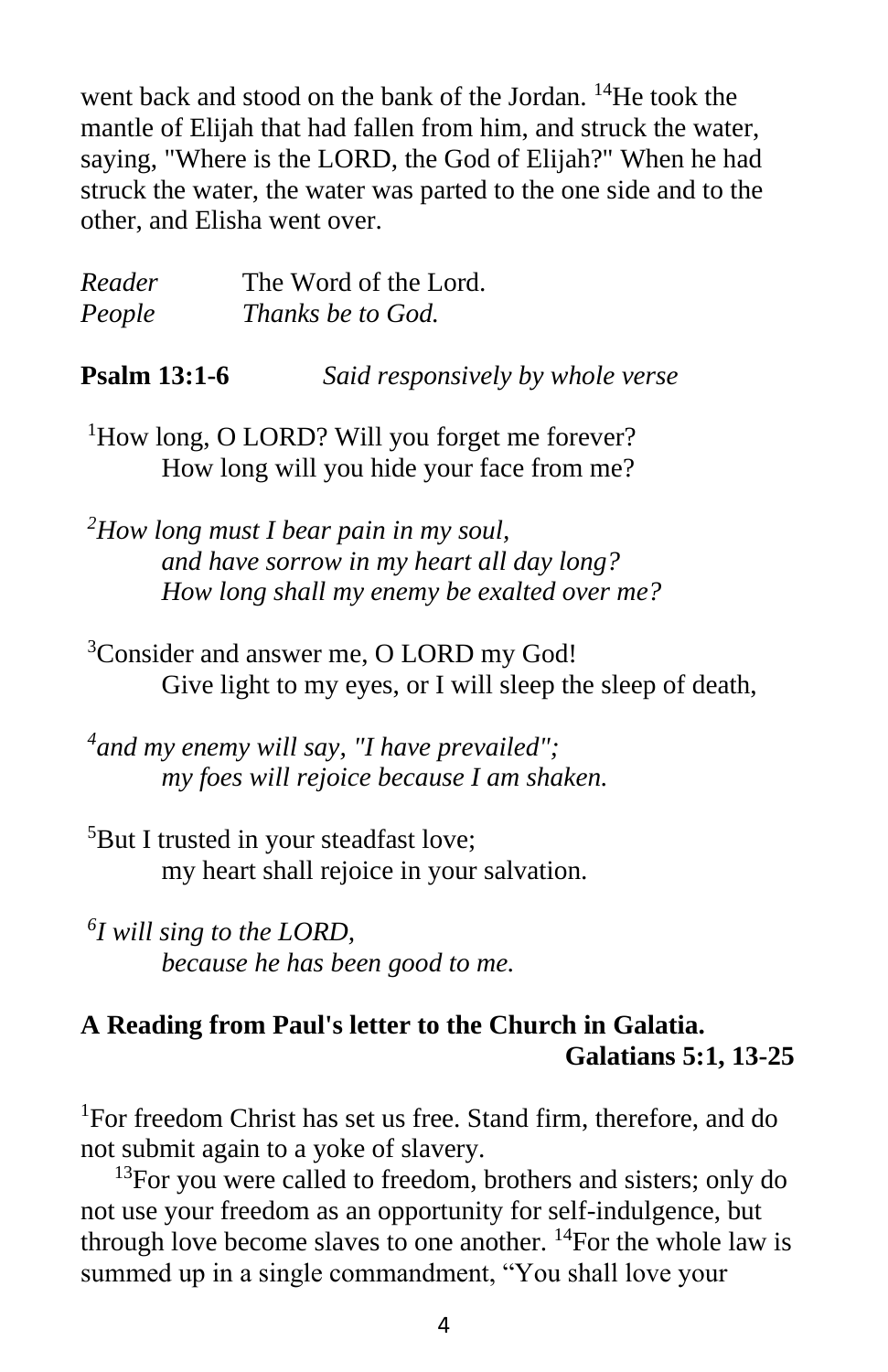neighbor as yourself." <sup>15</sup>If, however, you bite and devour one another, take care that you are not consumed by one another.

 $16$ Live by the Spirit, I say, and do not gratify the desires of the flesh. <sup>17</sup>For what the flesh desires is opposed to the Spirit, and what the Spirit desires is opposed to the flesh; for these are opposed to each other, to prevent you from doing what you want. <sup>18</sup>But if you are led by the Spirit, you are not subject to the law.  $\rm ^{19}Now$  the works of the flesh are obvious: fornication, impurity, licentiousness, <sup>20</sup>idolatry, sorcery, enmities, strife, jealousy, anger, quarrels, dissensions, factions,  $^{21}$ envy, drunkenness, carousing, and things like these. I am warning you, as I warned you before: those who do such things will not inherit the kingdom of God.

 $22$ By contrast, the fruit of the Spirit is love, joy, peace, patience, kindness, generosity, faithfulness, <sup>23</sup>gentleness, and self-control. There is no law against such things.  $24$ And those who belong to Christ Jesus have crucified the flesh with its passions and desires.  $^{25}$ If we live by the Spirit, let us also be guided by the Spirit.

| Reader | The Word of the Lord. |
|--------|-----------------------|
| People | Thanks be to God.     |

#### **Holy Gospel Luke 9:51-62**

| Deacon | The Holy Gospel of our Lord Jesus Christ according |
|--------|----------------------------------------------------|
|        | to Luke                                            |
| People | Glory to you, Lord Christ.                         |

<sup>51</sup>When the days drew near for [Jesus] to be taken up, he set his face to go to Jerusalem. <sup>52</sup>And he sent messengers ahead of him. On their way they entered a village of the Samaritans to make ready for him; <sup>53</sup>but they did not receive him, because his face was set toward Jerusalem. <sup>54</sup>When his disciples James and John saw it, they said, "Lord, do you want us to command fire to come down from heaven and consume them?" <sup>55</sup>But he turned and rebuked them. <sup>56</sup>Then they went on to another village.

 $57\text{As}$  they were going along the road, someone said to him, "I will follow you wherever you go."<sup>58</sup>And Jesus said to him, "Foxes" have holes, and birds of the air have nests; but the Son of Man has nowhere to lay his head." <sup>59</sup>To another he said, "Follow me." But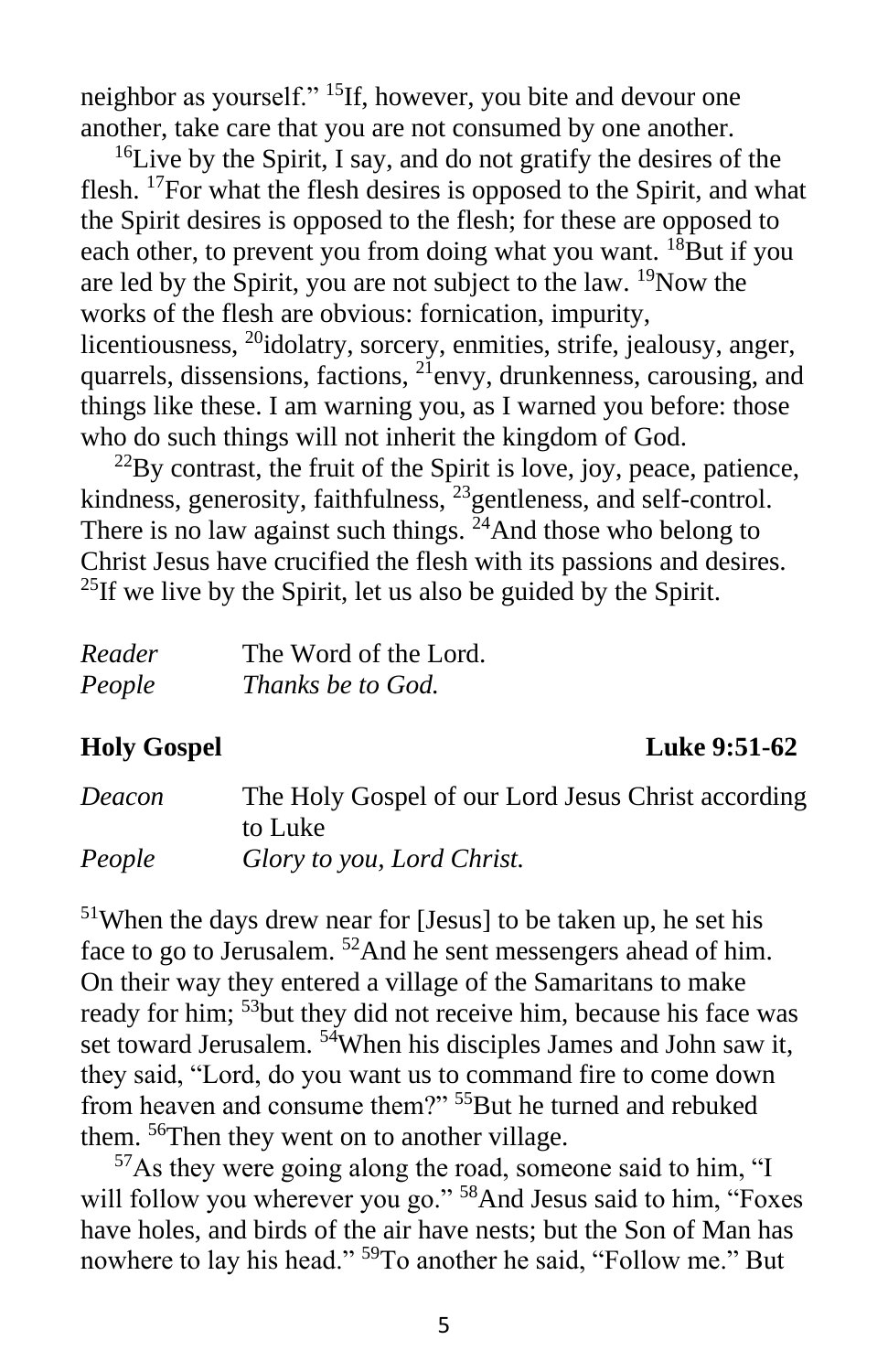he said, "Lord, first let me go and bury my father." <sup>60</sup>But Jesus said to him, "Let the dead bury their own dead; but as for you, go and proclaim the kingdom of God." <sup>61</sup>Another said, "I will follow you, Lord; but let me first say farewell to those at my home." <sup>62</sup> Jesus said to him, "No one who puts a hand to the plow and looks back is fit for the kingdom of God."

| Deacon | The Gospel of the Lord.     |
|--------|-----------------------------|
| People | Praise to you, Lord Christ. |

**Sermon** The Rev. Dr. Clay Lein

#### **Nicene Creed** *Please stand*

*We believe in one God, the Father, the Almighty, maker of heaven and earth, of all that is, seen and unseen. We believe in one Lord, Jesus Christ, the only Son of God, eternally begotten of the Father, God from God, Light from Light, true God from true God, begotten, not made, of one Being with the Father. Through him all things were made. For us and for our salvation he came down from heaven: by the power of the Holy Spirit he became incarnate from the Virgin Mary, and was made man. For our sake he was crucified under Pontius Pilate; he suffered death and was buried. On the third day he rose again in accordance with the Scriptures; he ascended into heaven and is seated at the right hand of the Father. He will come again in glory to judge the living and the dead, and his kingdom will have no end.*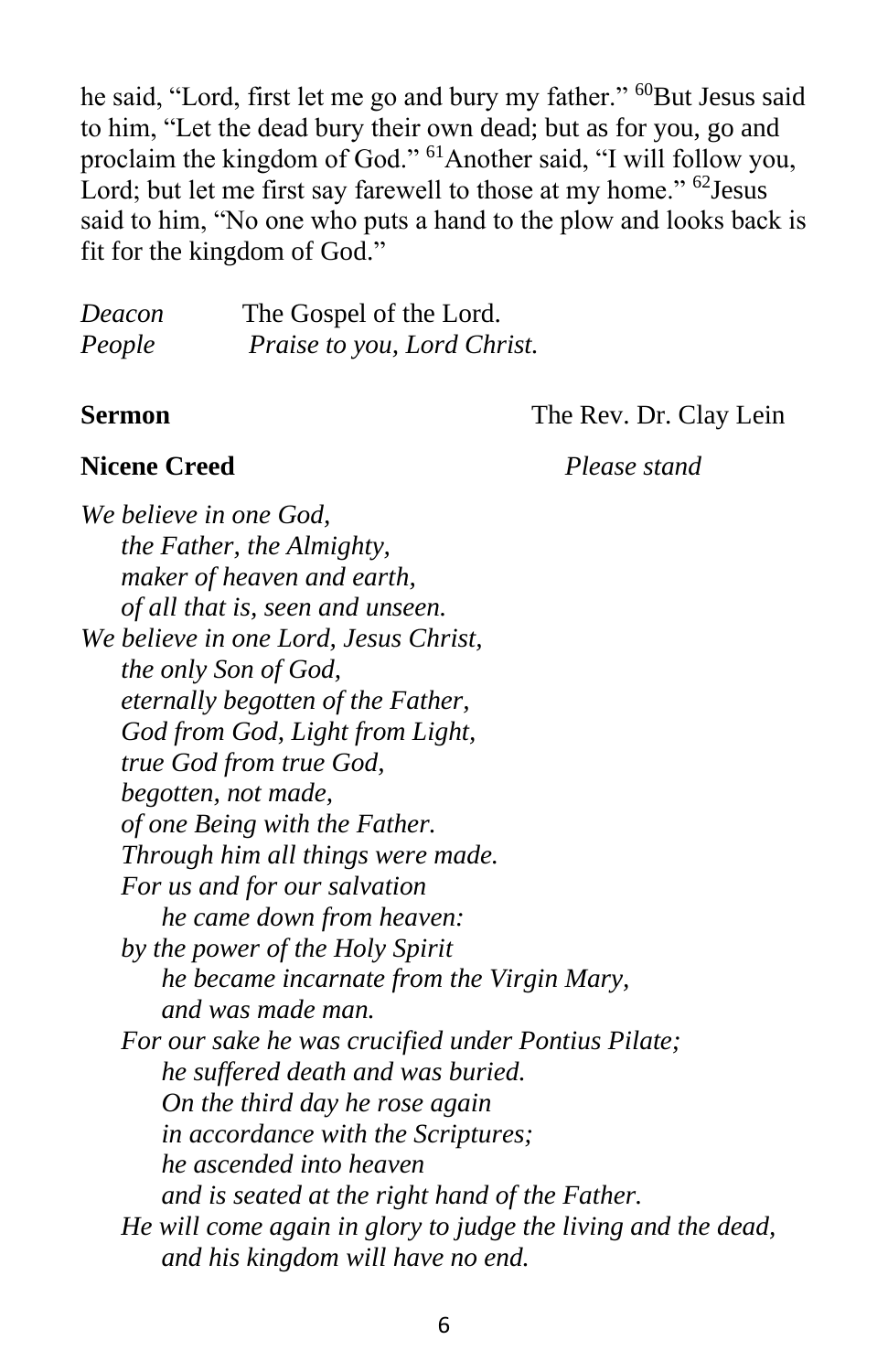*We believe in the Holy Spirit, the Lord, the giver of life, who proceeds from the Father and the Son. With the Father and the Son he is worshiped and glorified. He has spoken through the Prophets. We believe in one holy catholic and apostolic Church. We acknowledge one baptism for the forgiveness of sins. We look for the resurrection of the dead, and the life of the world to come. Amen.*

#### **The Prayers of the People**

In peace, we pray to you, Lord God.

*Silence*

For all people in their daily life and work; *For our families, friends, and neighbors, and for those who are alone.*

For this community, the nation, and the world; *For all who work for justice, freedom, and peace.*

For the just and proper use of your creation; *For the victims of hunger, fear, injustice, and oppression.*

For all who are in danger, sorrow, or any kind of trouble; *For those who minister to the sick, the friendless, and the needy.*

For the peace and unity of the Church of God; *For all who proclaim the Gospel, and all who seek the Truth.*

For Michael, our Presiding Bishop, Scott our Bishop; and all bishops and other ministers; *For all who serve God in his Church.*

For the special needs and concerns of this congregation.

*The People may add their own petitions*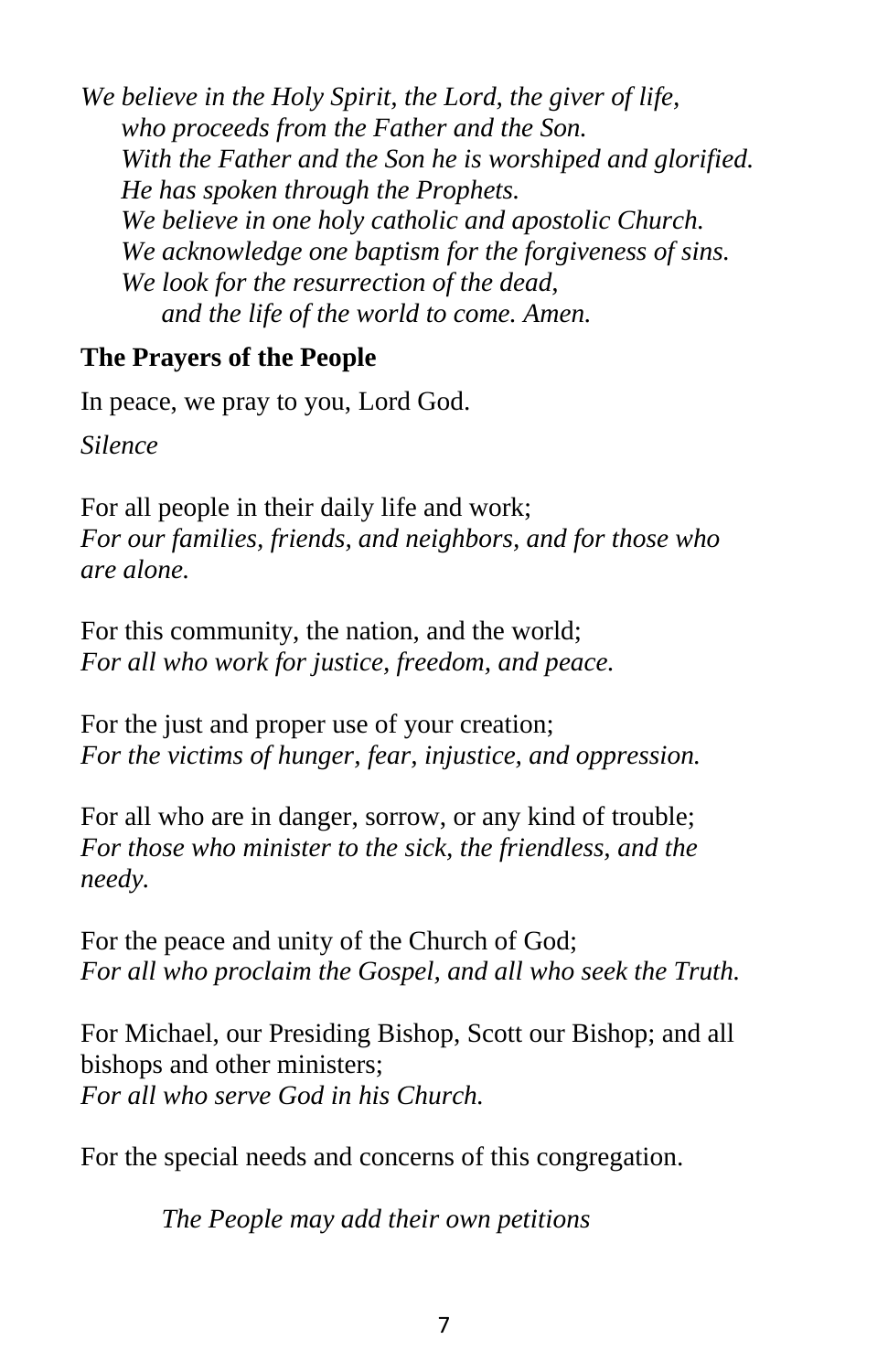Hear us, Lord; *For your mercy is great.*

We thank you, Lord, for all the blessings of this life.

*The People may add their own thanksgivings*

We will exalt you, O God our King; *And praise your Name for ever and ever.*

We pray for all who have died, that they may have a place in your eternal kingdom.

*The People may add their own petitions*

Lord, let your loving-kindness be upon them; *Who put their trust in you.*

**Confession of Sin** *Please kneel as you are able Celebrant* We pray to you also for the forgiveness of our sins.

> *Have mercy upon us, most merciful Father; in your compassion forgive us our sins, known and unknown, things done and left undone; and so uphold us by your Spirit that we may live and serve you in newness of life, to the honor and glory of your Name; through Jesus Christ our Lord. Amen.*

*Celebrant* Almighty God have mercy on you, forgive you all your sins through our Lord Jesus Christ, strengthen you in all goodness, and by the power of the Holy Spirit keep you in eternal life. *Amen*.

| <b>The Peace</b> | (please greet each other SAFELY)          |
|------------------|-------------------------------------------|
| Celebrant        | The peace of the Lord be always with you. |
| People           | And also with you.                        |

#### **Announcements and Blessings**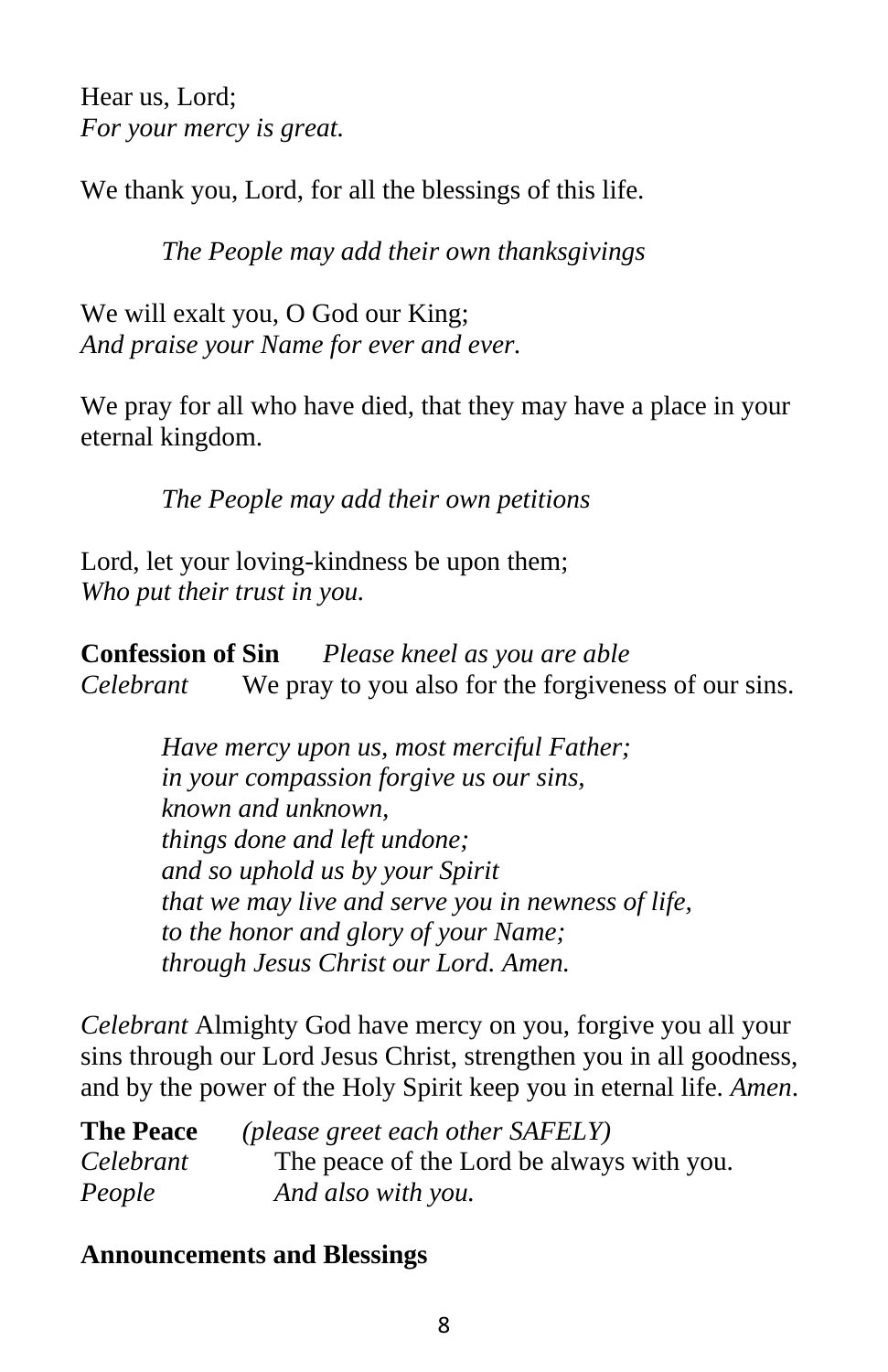|  |  | <b>The Great Thanksgiving</b> |
|--|--|-------------------------------|
|--|--|-------------------------------|

| Celebrant | The Lord be with you.                      |
|-----------|--------------------------------------------|
| People    | And also with you.                         |
| Celebrant | Lift up your hearts.                       |
| People    | We lift them to the Lord.                  |
| Celebrant | Let us give thanks to the Lord our God.    |
| People    | It is right to give him thanks and praise. |

It is right, and a good and joyful thing, always and everywhere to give thanks to you, Father Almighty, Creator of heaven and earth. Through Jesus Christ our Lord; who on the first day of the week overcame death and the grave, and by his glorious resurrection opened to us the way of everlasting life.

Therefore we praise you, joining our voices with Angels and Archangels and with all the company of heaven, who forever sing this hymn to proclaim the glory of your Name:

*Holy, Holy, Holy Lord, God of power and might, heaven and earth are full of your glory. Hosanna in the highest. Blessed is he who comes in the name of the Lord. Hosanna in the highest.*

#### *The people stand, sit, or kneel*

Holy and gracious Father: In your infinite love you made us for yourself, and, when we had fallen into sin and become subject to evil and death, you, in your mercy, sent Jesus Christ, your only and eternal Son, to share our human nature, to live and die as one of us, to reconcile us to you, the God and Father of all.

He stretched out his arms upon the cross, and offered himself, in obedience to your will, a perfect sacrifice for the whole world.

On the night he was handed over to suffering and death, our Lord Jesus Christ took bread; and when he had given thanks to you, he broke it, and gave it to his disciples, and said, "Take, eat: This is my Body, which is given for you. Do this for the remembrance of me."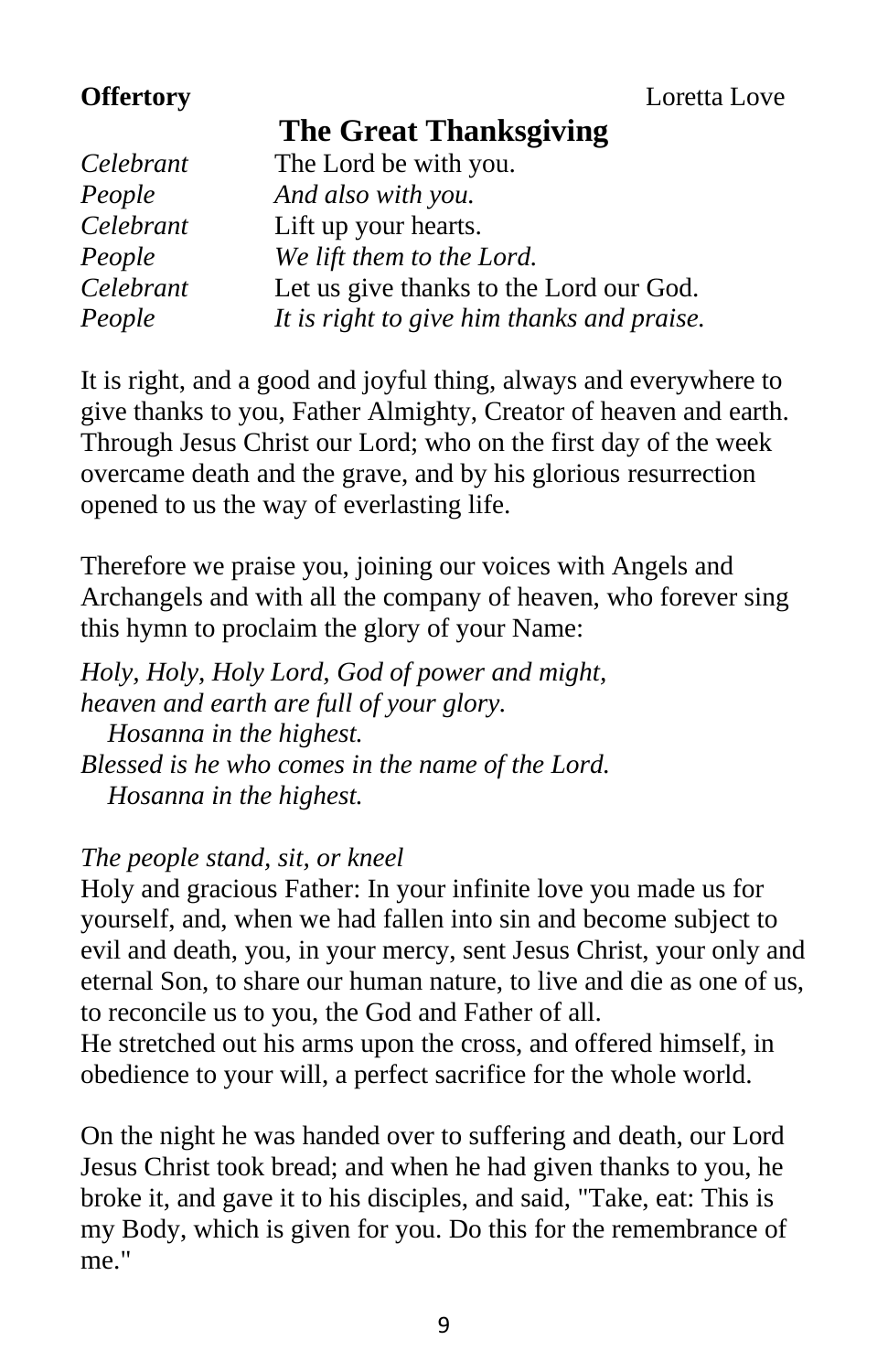After supper he took the cup of wine; and when he had given thanks, he gave it to them, and said, "Drink this, all of you: This is my Blood of the new Covenant, which is shed for you and for many for the forgiveness of sins. Whenever you drink it, do this for the remembrance of me."

Therefore we proclaim the mystery of faith: *Christ has died. Christ is risen. Christ will come again*.

We celebrate the memorial of our redemption, O Father, in this sacrifice of praise and thanksgiving. Recalling his death, resurrection, and ascension, we offer you these gifts. Sanctify them by your Holy Spirit to be for your people the Body and Blood of your Son, the holy food and drink of new and unending life in him. Sanctify us also that we may faithfully receive this holy Sacrament, and serve you in unity, constancy, and peace; and at the last day bring us with all your saints into the joy of your eternal kingdom.

All this we ask through your Son Jesus Christ: By him, and with him, and in him, in the unity of the Holy Spirit all honor and glory is yours, Almighty Father, now and forever. AMEN.

And now, as our Savior Christ has taught us, we are bold to say,

*Our Father, who art in heaven, hallowed be thy Name, thy kingdom come, thy will be done on earth as it is in heaven. Give us this day our daily bread. And forgive us our trespasses, as we forgive those who trespass against us. And lead us not into temptation, but deliver us from evil. For thine is the kingdom, and the power, and the glory, forever and ever. Amen.*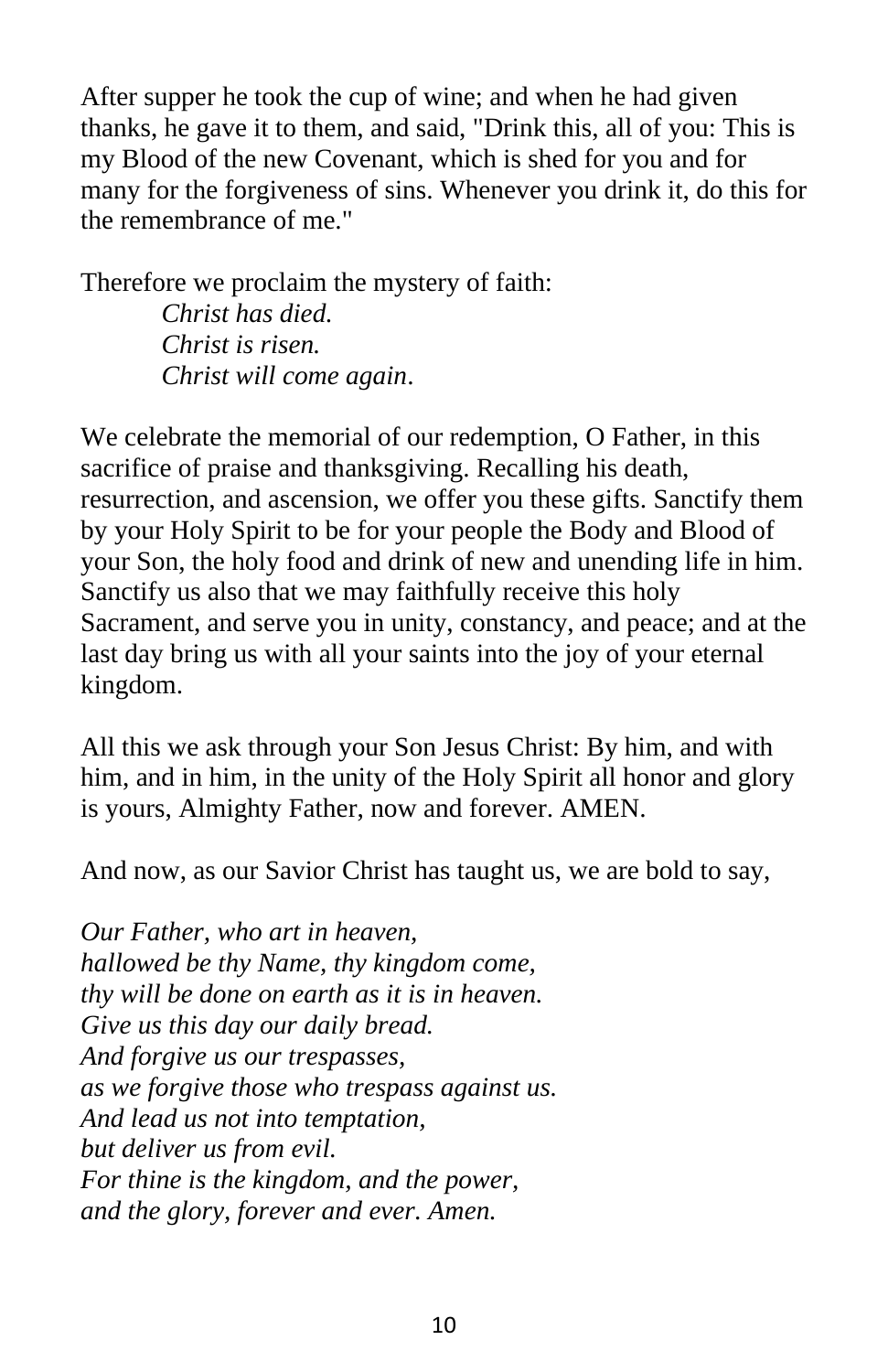#### **Breaking of the Bread**

*Celebrant* Alleluia, Christ our Passover is sacrificed for us. *People Therefore, let us keep the feast. Alleluia* 

*All Christians are welcome at the Lord's Table. Follow the directions to come forward. If you would like communion brought to you, please inform the ushers.* 









To receive a wine pack (with a wafer and wine), take one off the platter and serve yourself.

Discard the pack as you return to your seats.

To receive a wafer instead, hold out your hands as shown, and the priest will place the wafer into your palm.

Two options to receive the wine.

To sip from the common, simply reach out to guide the large cup to your lips.

To dip your wafer hold it up in front of you until the small chalice comes to you. Then dip your wafer into the chalice.

#### **The Closing Prayer**

*Almighty and everliving God, we thank you for feeding us with the spiritual food of the most precious Body and Blood of your Son our Savior Jesus Christ; and for assuring us in these holy mysteries that we are living members of the Body of your Son, and heirs of your eternal kingdom. And now, Father, send us out to do the work you have given us to do, to love and serve you as faithful witnesses of Christ our Lord. To him, to you, and to the Holy Spirit, be honor and glory, now and forever. Amen.*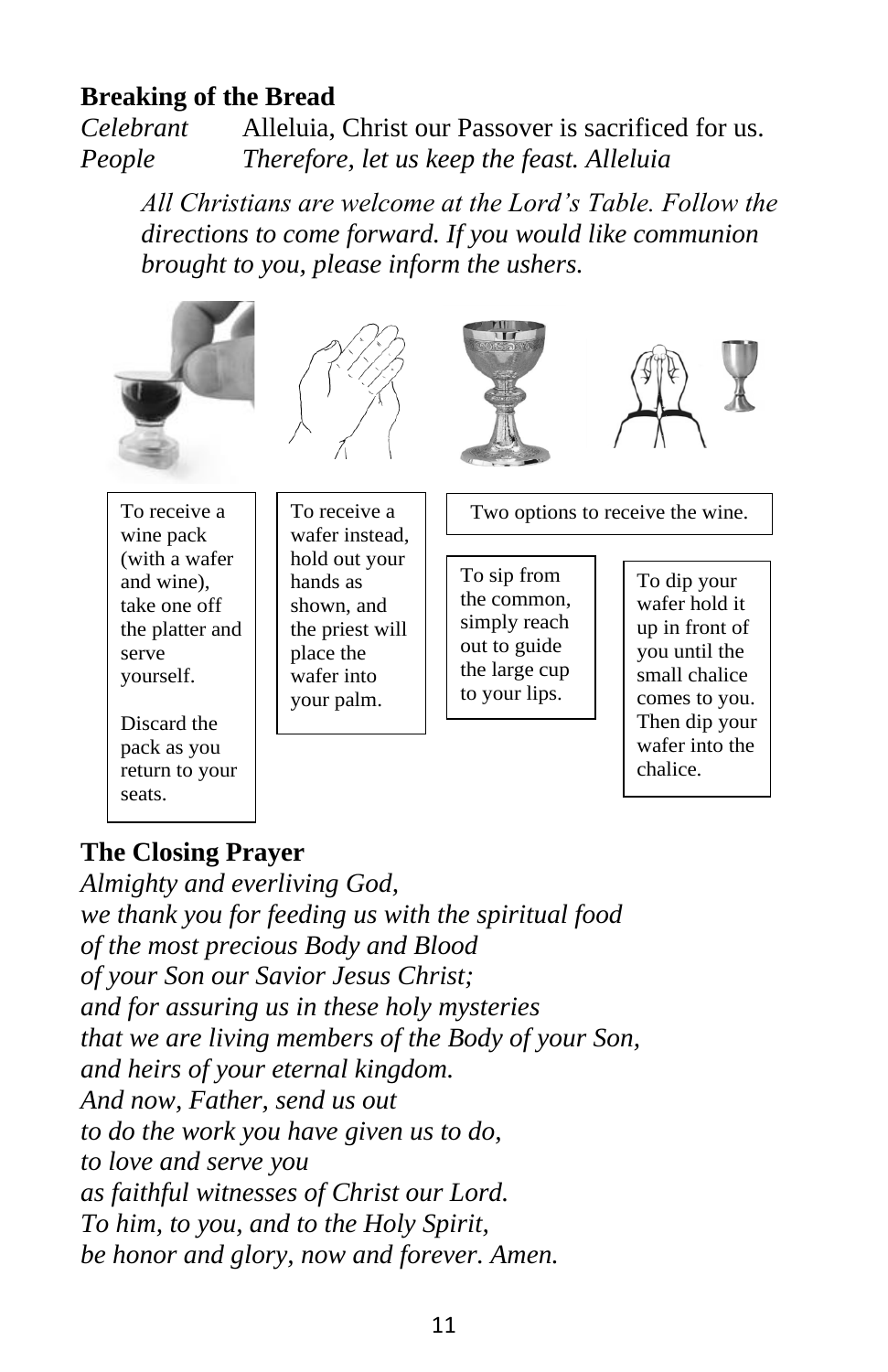#### **The Blessing**

**Closing Music** *Jesus Shall Reign, Where'er the Sun* **Hymn 544**  $(vs 1&65)$ 

#### **Dismissal**

Let us go forth in the power of the Risen Lord. Alleluia, Alleluia. *Thanks be to God, Alleluia, Alleluia!*

## *Our worship is ended: Our service begins Altar flowers are given to the Glory of God and in memory of Leona Kieser Gonsior and in celebration of our wedding anniversary*

*on March 20 by Kathleen and Russell Jacobson.* 

# **Serving Today**

#### **8am:**

**Greeters/Usher:** Nancy Coffman Jane Janesch

#### **Lector:** Nancy Coffman Jane Janesch

**10:30am Greeters/Usher:** Mariah & Desiree Sherer Rich Kelly Cheryl Hejl

**Lectors:** Angee Dostal Cheryl Hejl

**Chalice Bearer: (10:30am)** Rich Kelly John Andrews



**Altar Guild:** Mary Jo Tietjen & Roxane Graham **Coffee Shepherd:** Liz Johnson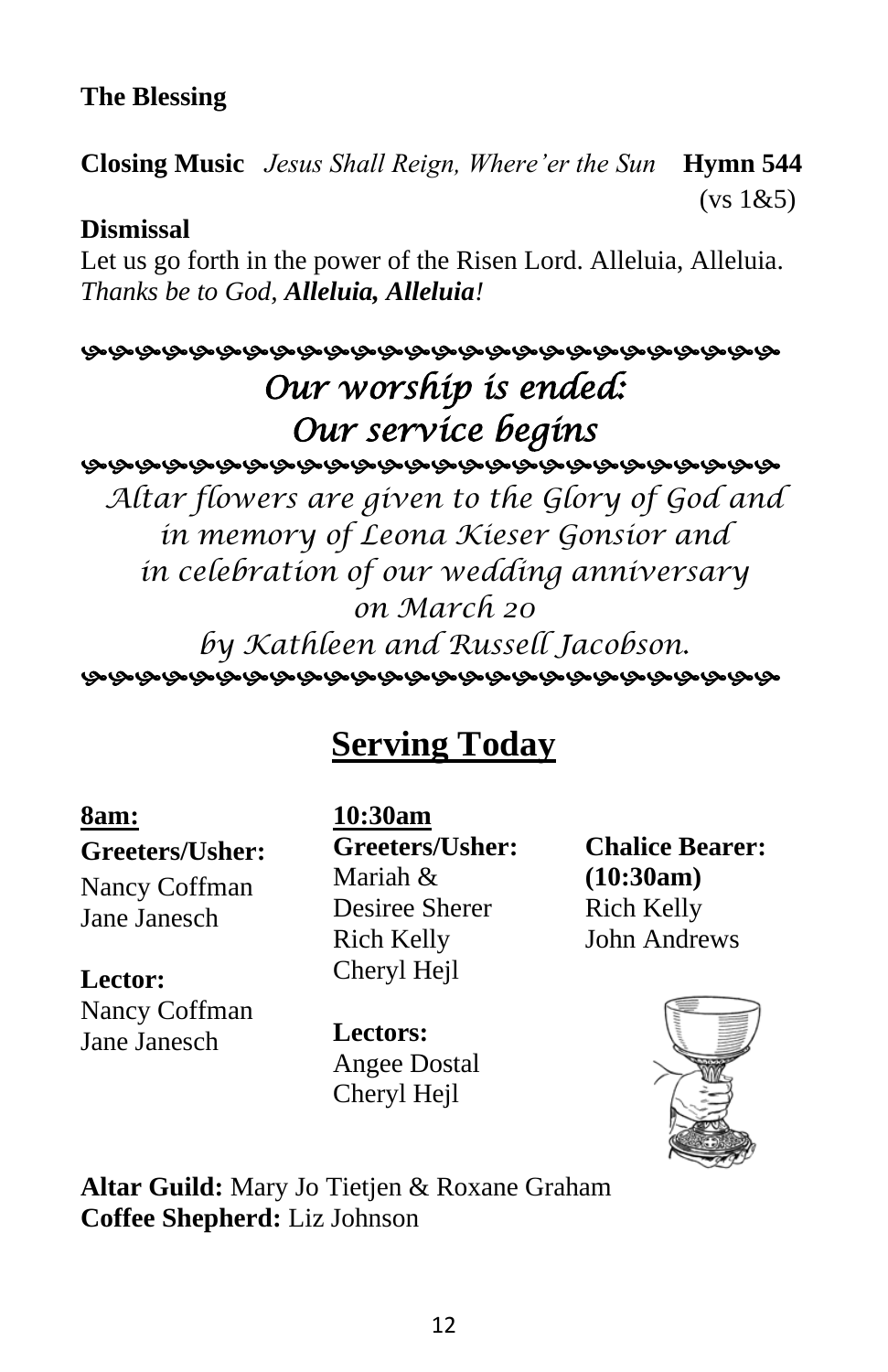# 3000  $\text{Year}$  Old Prayers

# **A Sermon Series on the Psalms And a Daily Reading Plan for Summer**

Three thousand years is a long time ago. That's when most of the Psalms were written. Which makes them seem like they'd have nothing to do with my life here and now in 2022. And yet, these prayers have had a profound impact on the lives of people for generations. Over all that time, the Psalms have provided the words for people of faith to pray. These 3000 year old prayers speak to my heart and they can speak to yours.

Over these next four weeks, from June 27 through July 22, join with Holy Trinity as we preach and study and read and reflect on the book of Psalms. Simply find a time each day to read ONE Psalm. Over four weeks we'll have tasted some of the best 3000 year old prayers in the world.

| Date          | Reading  |
|---------------|----------|
| June 27, 2022 | Psalm 1  |
| June 28, 2022 | Psalm 8  |
| June 29, 2022 | Psalm 16 |
| June 30, 2022 | Psalm 23 |
| July 1, 2022  | Psalm 28 |
|               |          |
| July 4, 2022  | Psalm 42 |
| July 5, 2022  | Psalm 46 |
| July 6, 2022  | Psalm 47 |
| July 7, 2022  | Psalm 51 |
| July 8, 2022  | Psalm 59 |

| Date          | Reading        |
|---------------|----------------|
| July 11, 2022 | Psalm 66       |
| July 12, 2022 | Psalm 77       |
| July 13, 2022 | Psalm 84       |
| July 14, 2022 | Psalm 91       |
| July 15, 2022 | Psalm 103      |
|               |                |
| July 18, 2022 | Psalm 115      |
| July 19, 2022 | Psalm 119:1-24 |
| July 20, 2022 | Psalm 121      |
| July 21, 2022 | Psalm 140      |
| July 22, 2022 | Psalm 146      |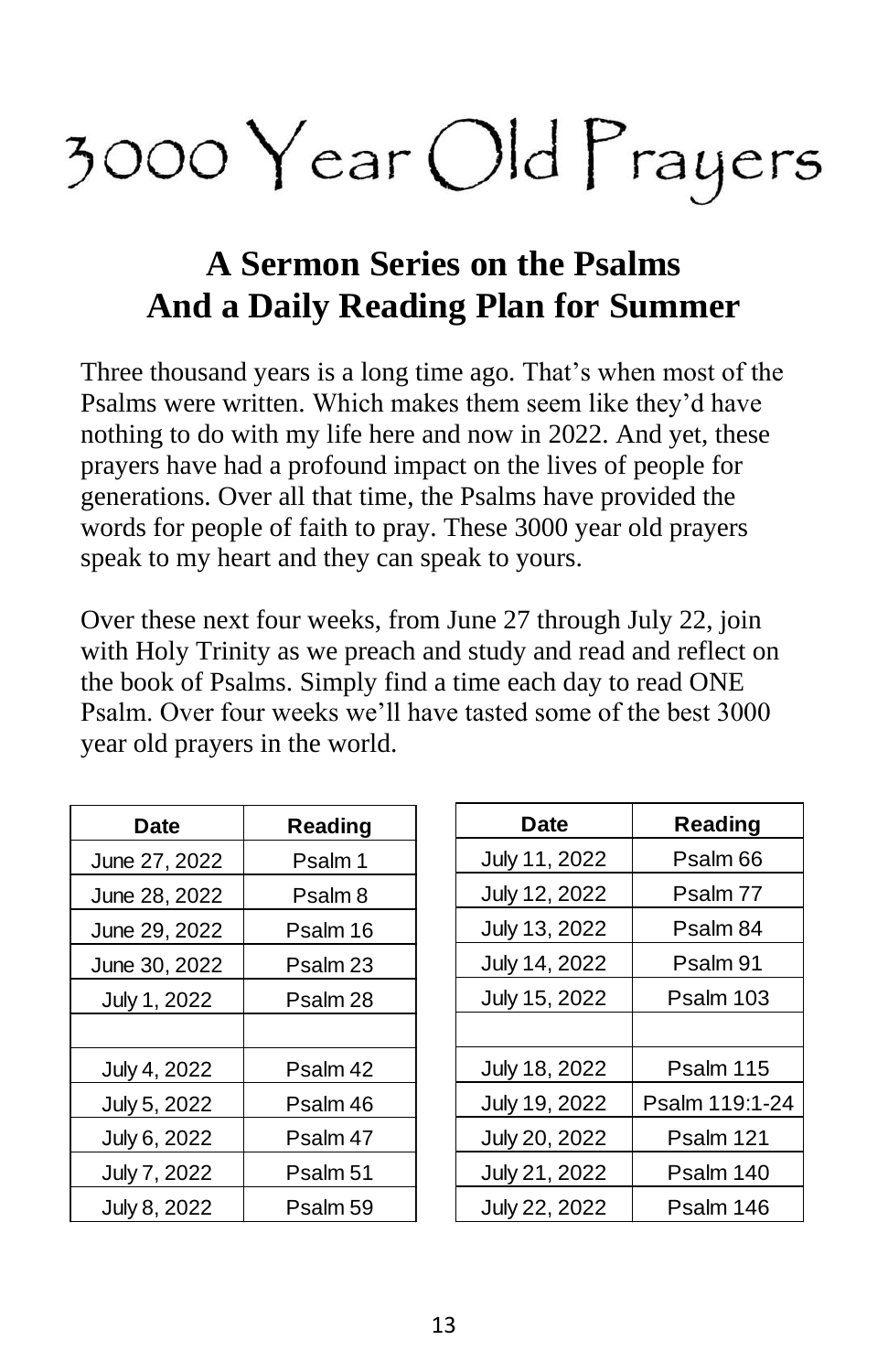

This will be the second of our three Summer combined worship services. As things HEAT up for the Summer, we will move INSIDE to gather as a whole church for worship and fellowship. Please do join us!

| When:         | July $3rd$ at 10:00 am                      |
|---------------|---------------------------------------------|
| <b>Where:</b> | Inside the Church @ Holy Trinity            |
| What:         | <b>Combined Worship Service and Potluck</b> |
| <b>Bring:</b> | Bring a dish and come enjoy                 |

**NEW Holy Trinity Website Coming this Summer**

We are hoping to update our 12-year-old website later this summer. Our existing site is hard to update, has almost zero



flexibility and extremely limited ability to highlight what's going on in our church.

New

The new update will have a simpler organization for members and people who are checking out our amazing church. In addition there is an "Old Webpage" link right at the top to make the transition easier.

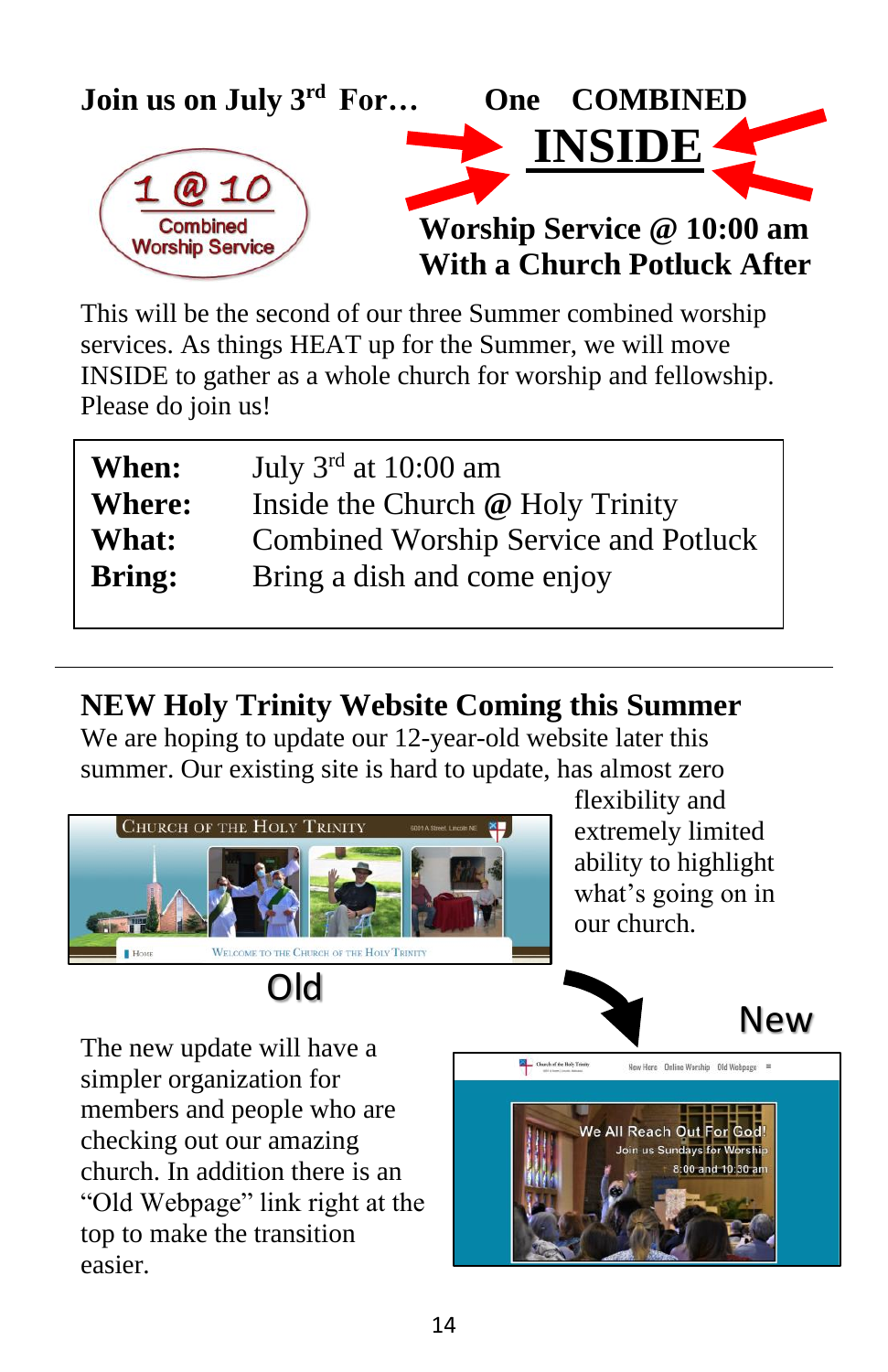# **We Had Two FUN Weeks of Kids Camp**

We had a blast with all the kids who joined us in the last couple weeks. We did Art Camp and then Exploring the World. The kids learned a lot!

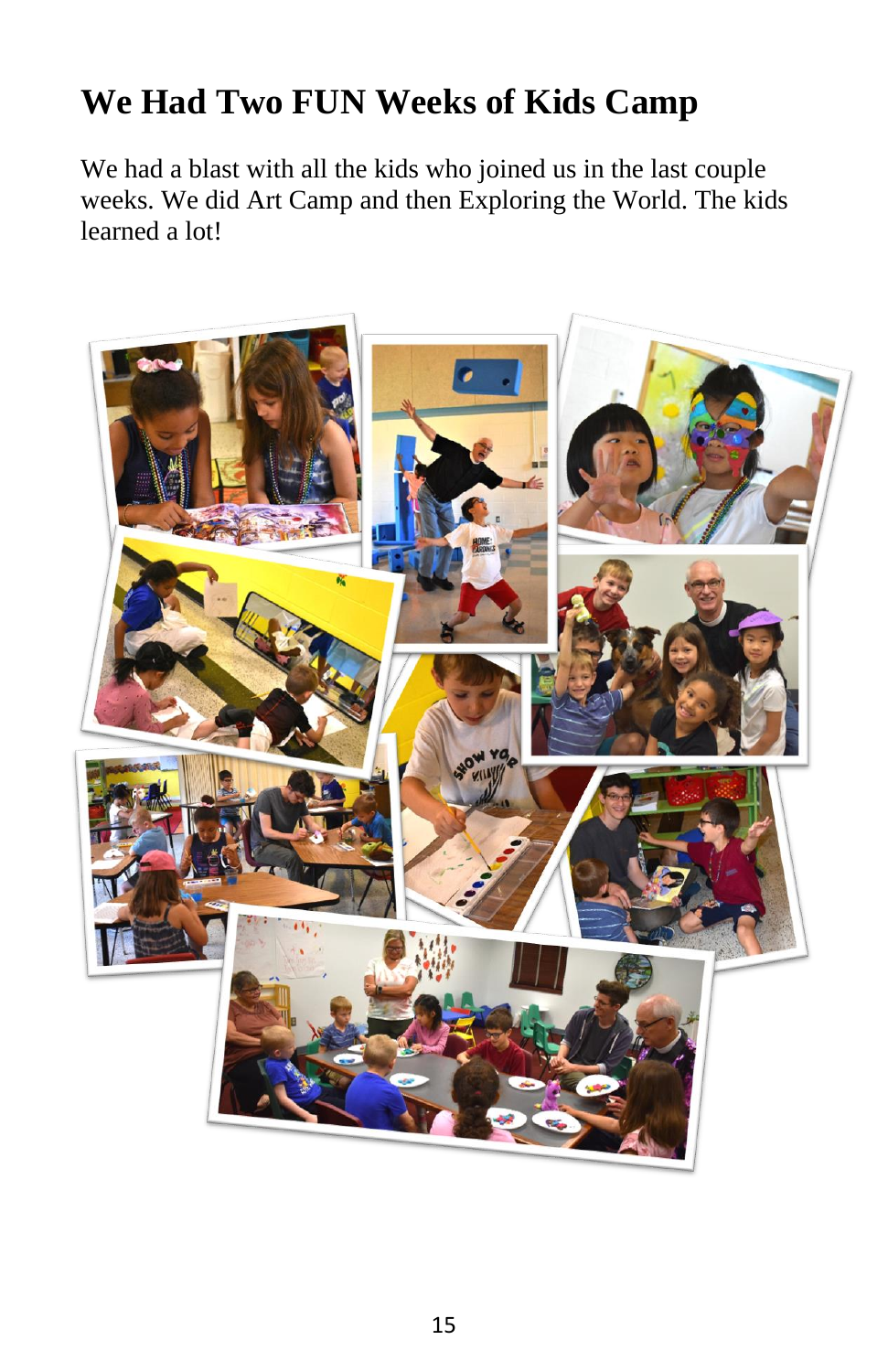# **You Can Still Invite Kids to Sign Up!**

If you know some kids that are up for some fun and learning, please INVITE them to



check out our Kids Camp program. We are offering our Member's Friends & Family Discount. PLUS we've got scholarships that can even cover the \$50.

# **Don't Forget to Sign Up for Vacation Bible School**

Sign your kids and grandkids up for a JOURNEY THROUGH THE JUNGLE. Along the way we discover God's grace and love for ALL of us! It'll be all morning during the week of July 25th - 29<sup>th</sup>. Register NOW.



## **Adult Summer Study –**

Join us in the Memorial Room through the summer as we dig deeper into one of the readings from the week and share our insights with one another. It's a time of learning and fellowship.



You can join us in one of two ways. Either in person on Sunday mornings or Online on Wednesday evenings.

9:15 am in the Parish Hall At 7:00 pm

#### **Sunday Morning Class Wednesday night ZOOM**

Zoom link on our homepage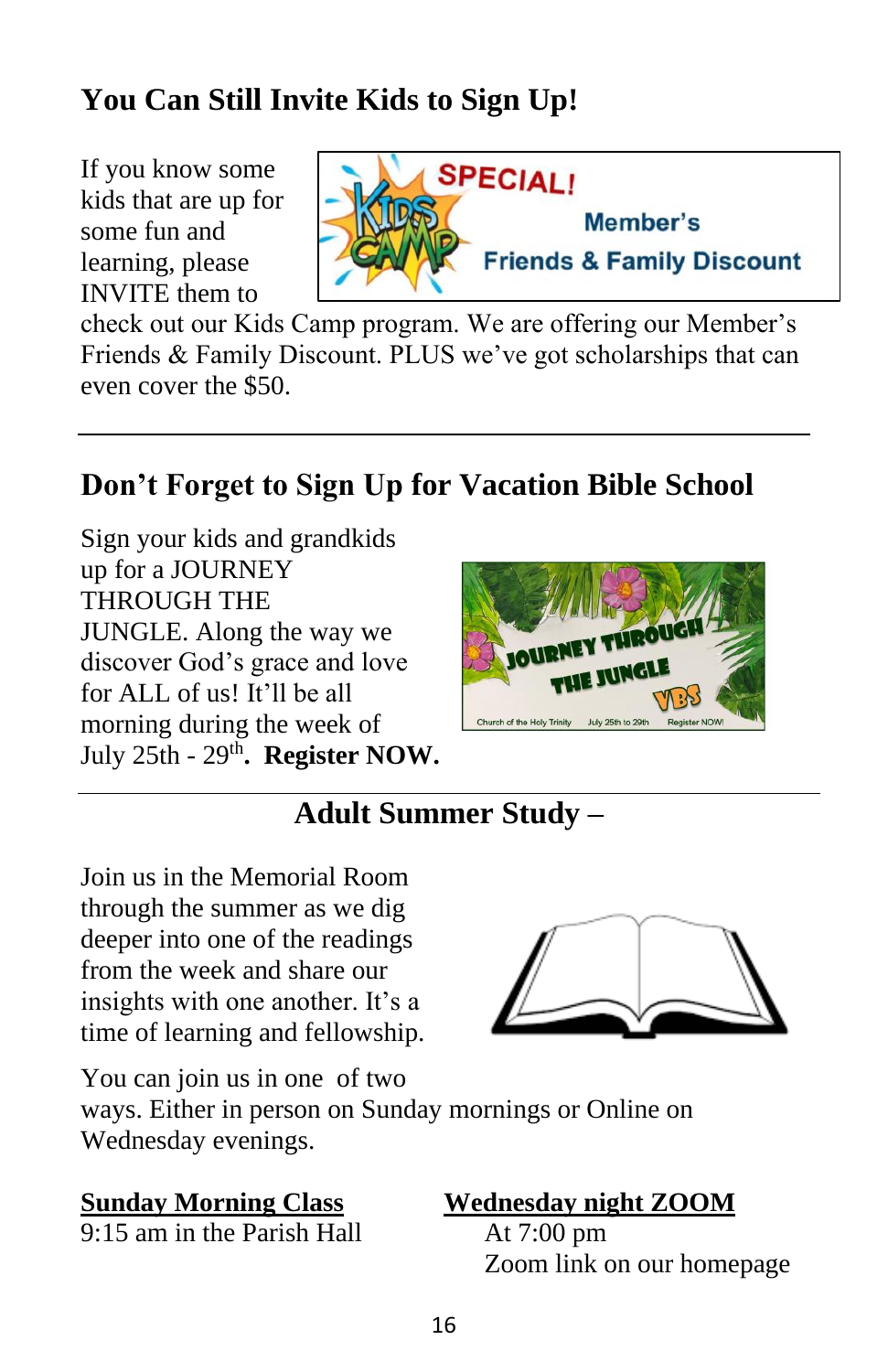

# **Sunday School and Children's Chapel**

(SSC) is combined during the summer. At 10:30, the children will go to the Children's Chapel for a bible story, singing, an activity, and snack. They will return to the Sanctuary at announcement time.



# *Camp Canterbury* **July 18-July 22, 2022**

If you are interested in going to camp this year, please contact Fr. Clay at [ClayLein@gmail.com](mailto:ClayLein@gmail.com)



# **We NEED Helpers to Fill Backpacks at The Food Bank of Lincoln - Mondays at 10am**

We are filling back-packs for children at Lincoln Food Bank. We will not fill them

on June 20th or July 4th due to holidays. If you would like to help with this project, please sign the list in the Foyer (or just show up). The Lincoln Food Bank has moved and a map of where it is located is by the sign-up sheet. Their new address is 1221 Kingbird Road. Google maps will get you there.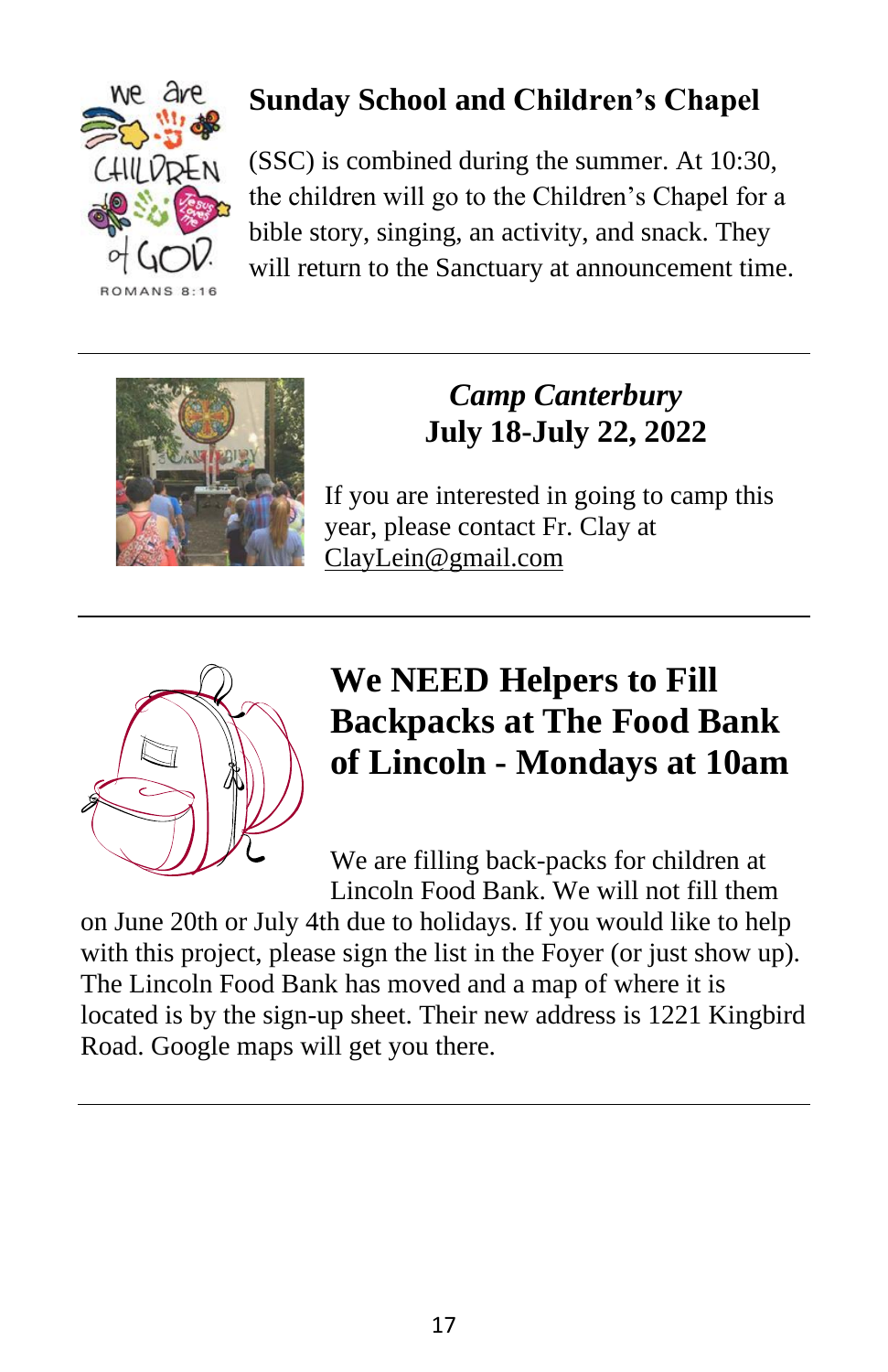

# **We've Got a Ministry for You… Hospitality Team**

If you have the gifts of Hospitality or helping then this ministry could be perfect

for you. The Hospitality Team works together to host community gatherings such as potlucks, suppers or receptions. It's a ministry that allows you to serve others and experience their gratitude for your gracious hospitality.

Call or text Vicki White on her cell phone – (402) 416-3404. And thank you for helping Holy Trinity connect!



# **Calling All Bakers**

This summer we are inviting to bring in their favorite baked goods – homemade or store bought.

Then we all get to enjoy them. In the process discovering a new FAVORITE for ourselves.

Please sign up in the Parish Hall if you would like to bring something!

# **Come Visit In the Nook!**



The Nook is open between services to welcome you inside for conversation and your " look around" at the great things you have put in our gathering basket by the door. We have some more free puzzles to share and we hope you keep bringing them in so our give away can continue. Thank you to Mary Graft for helping

with the Nook. -Nancy Machmer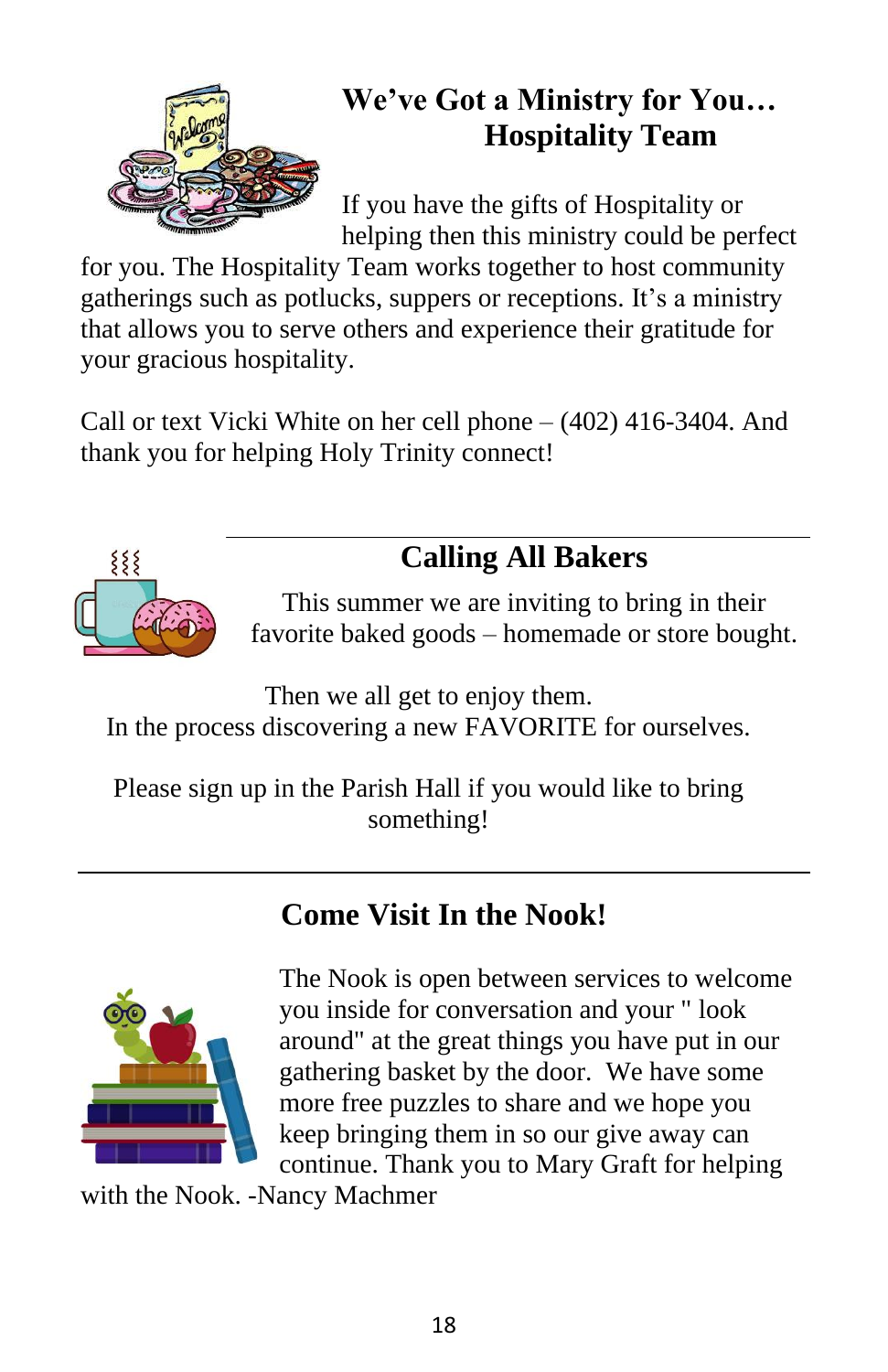# *This Week at Holy Trinity*

#### **Sun Jun 26, 2022**

8am Holy Eucharist 9:15am Fellows Program (M) 10:30am Holy Eucharist 10:30am Online Service 10:30am Sunday School Chapel 1:30pm Dinka Worship

#### **Mon Jun 27, 2022**

9:30am Exercise Class (PH) 10am Food Bank

**Tue Jun 28, 2022** 8pm Tues AA (B)

#### **Wed Jun 29, 2022** 9:30am Exercise Class (PH) 12pm Al Anon (M) 7pm Fellows Program Zoom

**Thu Jun 30, 2022** 12pm Thursday AA (B) 2:45pm EFM (M)

**Fri Jul 1, 2022** 9:30am Exercise Class (PH) 7:30pm Friday night AA (B)

**Sun Jul 3, 2022** 9:15am Fellows Program (M) 10am Online Service 10am INSIDE Holy Eucharist Sunday School Chapel Pot Luck Luncheon Inside 1:30pm Dinka Worship